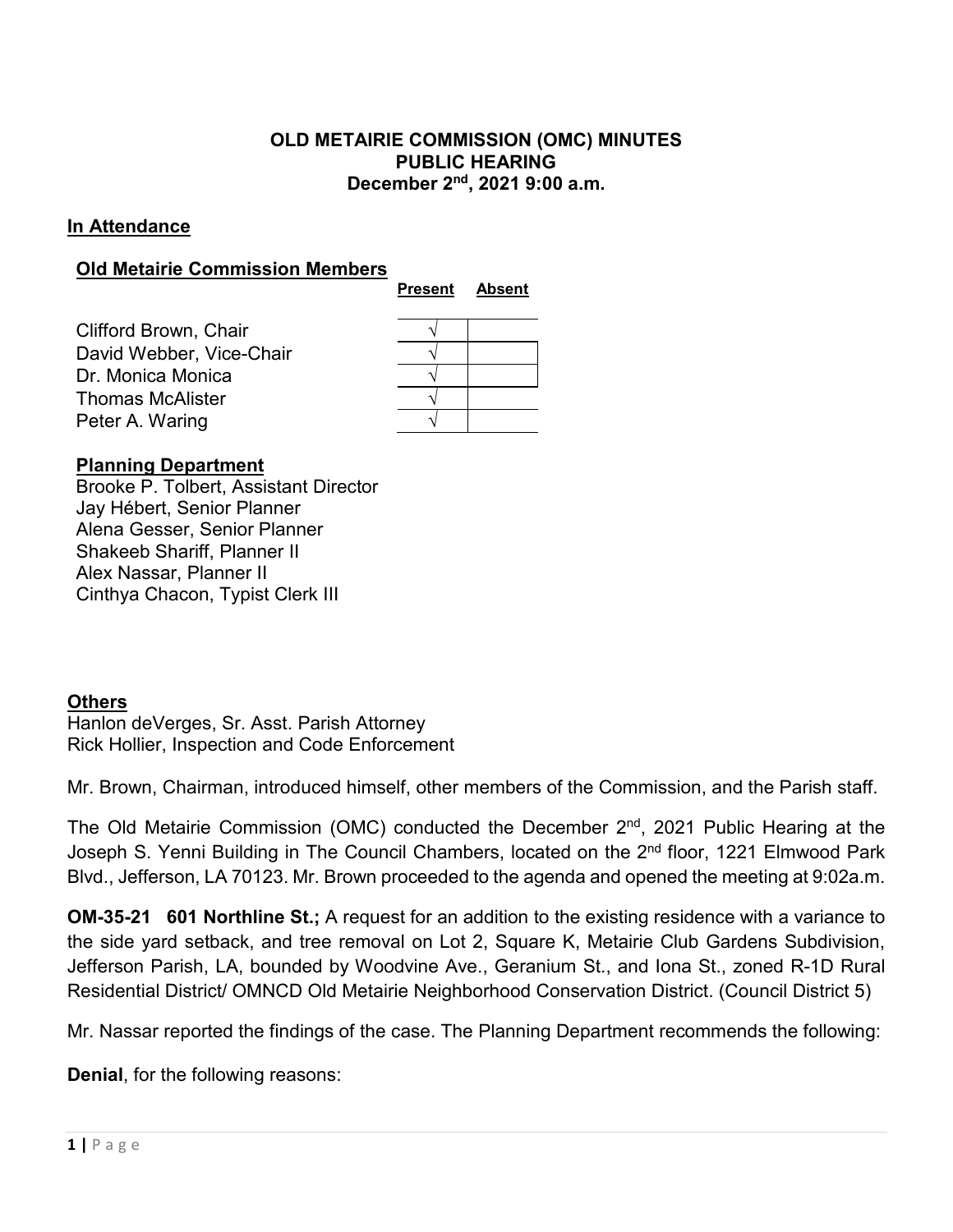- The proposal does not comply with the 15 ft. side yard setback requirements for the R-1D Rural Residential Zoning District. Per the OMC design guidelines, the open character of the existing streetscape set by the spacing between houses and by spacing between structures and the street are to be preserved. The site is located on the corner of Northline St. and Iona St. The addition will significantly impact the Iona St. streetscape.
- There is ample buildable area of the lot to accommodate an addition without encroaching into the required side yard setback.

Mr. Brown opened the floor for the applicant/representative to speak.

Michael Reid, from Classical Roots Architecture, representing Billy Gunther at 601 Northline St. Mr. Reid stated he wanted to start off by saying Mr. Gunther was unfortunately unable to attend due to a fundraiser he had to attend. Mr. Reid stated his office had been retained to represent Mr. Gunther and obtaining the variance for the master bedroom addition at 601 Northline St., Mr. Reid explained into detail the reasonings to his proposals. Mr. Reid also stated he had received 3 letters of support/approval from 3 of the adjoining neighbors. Mr. Reid added he had spoke with Mr. Gunther about it and Mr. Gunther had stated he had spoken with Ms. Favrot and it's been to consensus that 601 Iona St., is the twin sister building and that was designed for one of the daughters and 608 was for his other daughter. Mr. Reid asked the Old Metairie Commission to recommend and approve their design to the Jefferson Parish Zoning Board Adjustments.

Mr. Brown opened the floor for any proponents to speak. There were none.

Mr. Brown opened the floor for any opponents to speak. There were none.

Mr. Brown opened the floor for comments from the Commissioners.

Dr. Monica asked Mr. Reid if what he means is he cannot stay within the 15 ft. side yard because he thinks it's going to cause a visual disturbance to that front door in the way the building is positioned on the street?

Mr. Reid stated that was correct. Mr. Reid stated when they started laying out the master bedroom addition, the design of and the width of the master bedroom addition in order for them to make it comfortable, Favrot always taught him that you needed a decent amount of space in a master bedroom. Around 20 ft. as minimum. Mr. Reid stated as they started laying it out, at that point they wanted to keep the volume in the plot into form, so at that point they need the wind to extend out and where the front door is located is actually off-center from the lot itself. So, the main body of the home is where it is and they would like to keep that there. They wouldn't want to demolish it and they also want to make it comfortable for their clients at the end of the day.

Mr. Brown stated he thinks this really does add to the house symmetry-wise. Mr. Brown also added that the fact that O'Krepki's corner is a different zoning than this corner, she is, he believes 10 ft. from her side setback, so it's really no different just because she's on the other side of the street and he really does think that it adds to the house. He added he likes that they're keeping the house and not tearing it down because they were going to scrape the whole thing and just build a new house. Mr. Brown stated he understands it's less an ideal to have it on the side yard setback but at the same time, O'Krepki across the street is 10 ft., so it's no different on the same block.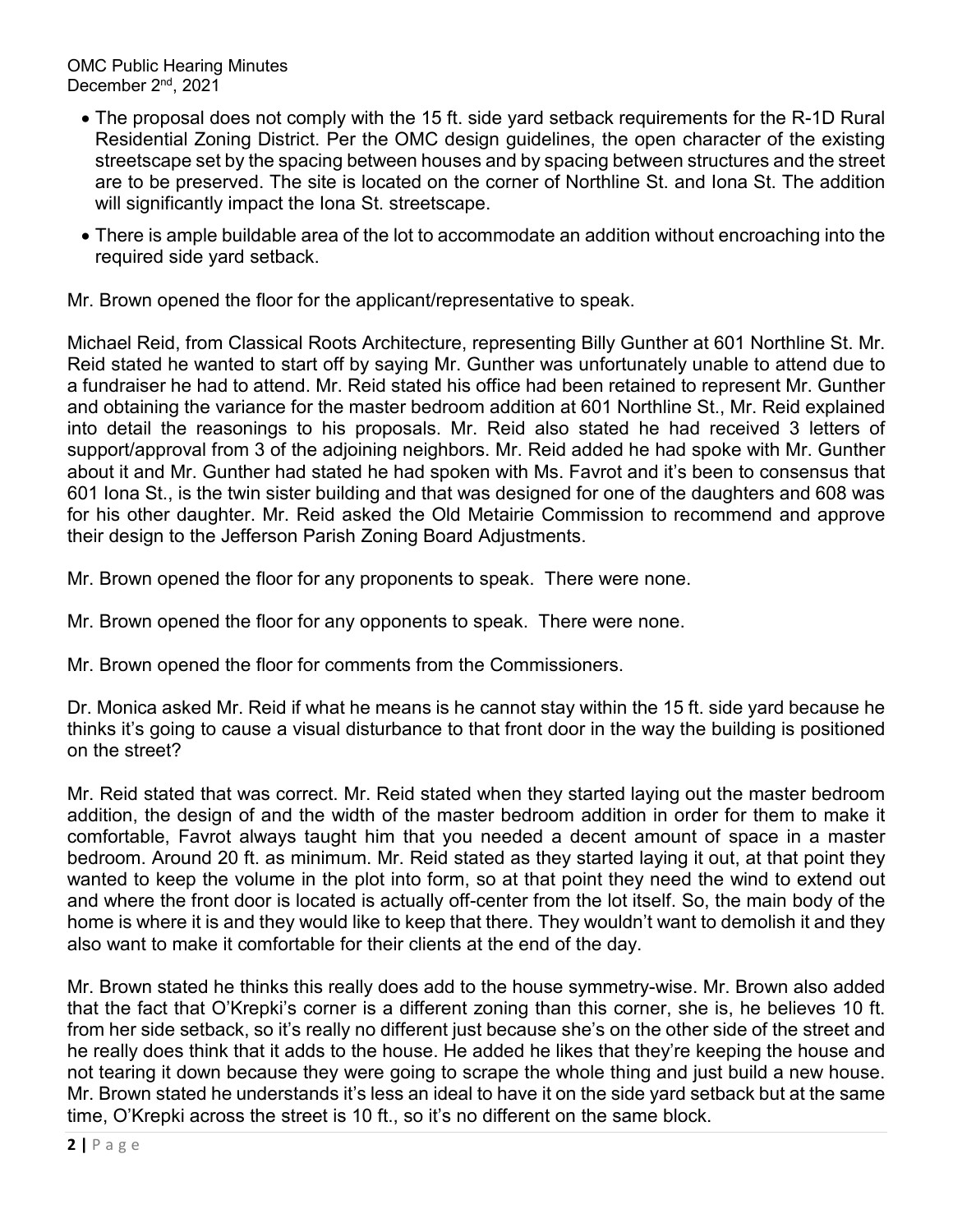Dr. Monica asked when was that home built? The one Mr. Brown was talking about.

Mr. Brown stated she just build it after Hurricane Katrina.

Dr. Monica stated she is not for a variance on a lot that's not a hardship and she stated it is a beautiful lot, beautiful plans but what she finds going on in Old Metairie is what Mr. Brown so adeptly talked about is right after Katrina there were a lot of camels led under the tent with variances. Dr. Monica stated she just doesn't believe this warrants a variance.

Mr. McAlister stated he had to respect the sheer breadth of the variance that's requested but architectural symmetry is not justification for granting a variance. Mr. McAlister stated this would make more sense, the request of the variance, if the pool were to stay but it seems that the pool is being pulled up and being relocated, which gives ample room in order to add the master bath and everything else on the bottom floor, and keep it within the setback lines of existing zoning. And the sheer fact that properties across the street may have a different zoning classification are once again irrelevant to the question of does that justify a variance. Mr. McAlister stated in all cases this would not meet the criteria necessary for a variance, there's no irregular shape of the lot. There's no hardship as far as the ability to put things in. The hardship is just keeping what the client wants within the boundaries of the setback lines and that's a hardship that's applicable to everybody whether they're doing an addition or new construction.

Mr. Reid stated he wanted to rectify that they are keeping the pool, they're shortening it by 10 ft. So, the pool is staying in the same location and that is another consideration because when you add up the master bedroom addition, they are in the same location that they were. The width of the pool is the exact same, they are only adding on a spa and a bench seat to this. Mr. Reid stated they are kind of forced into a situation where they have to have a wing and they are trying to retain the existing building that's there. Their goal at the end of the day, is to retain the main body of the home and not have to tear it down. Mr. Reid also added they didn't want to have to rebuild the entire pool.

Mr. McAlister stated he understands and he thanked Mr. Reid for the correction but his opinion has still not changed. He thinks there's ample room in order to add an addition and he appreciates the fact that he wants to retain the existing residence. It's a beautiful residence. It adds to the character of Northline St. It's architecturally significant, but he thinks with harder work and redesign, the owner could get ultimately to where they would like to be without the necessity of granting a variance.

Mr. Webber agreed with Mr. McAlister and stated he had a good argument. But as we've seen so many times, people come in and tear down these things that are old and architecturally significant, that just keeping this house, there's a whole lot for him. Even though he understands that variances are something they shouldn't grant but this is the only way that modifying this house is to add that proportion to make it look right from the outside and he thinks it does add a whole lot to keeping it in the neighborhood. Mr. Webber stated he is in favor of it despite the fact they would have to give a variance. Mr. Webber stated he doesn't like the parking being on Iona St. because that's the most visible and it's just probably not the right spot, especially since the driveway is on the other side. Mr. Webber stated the other thing is the fence, they haven't talked about yet. He states he doesn't like the fence. The brick columns and all that just encroach a little further into the driveway.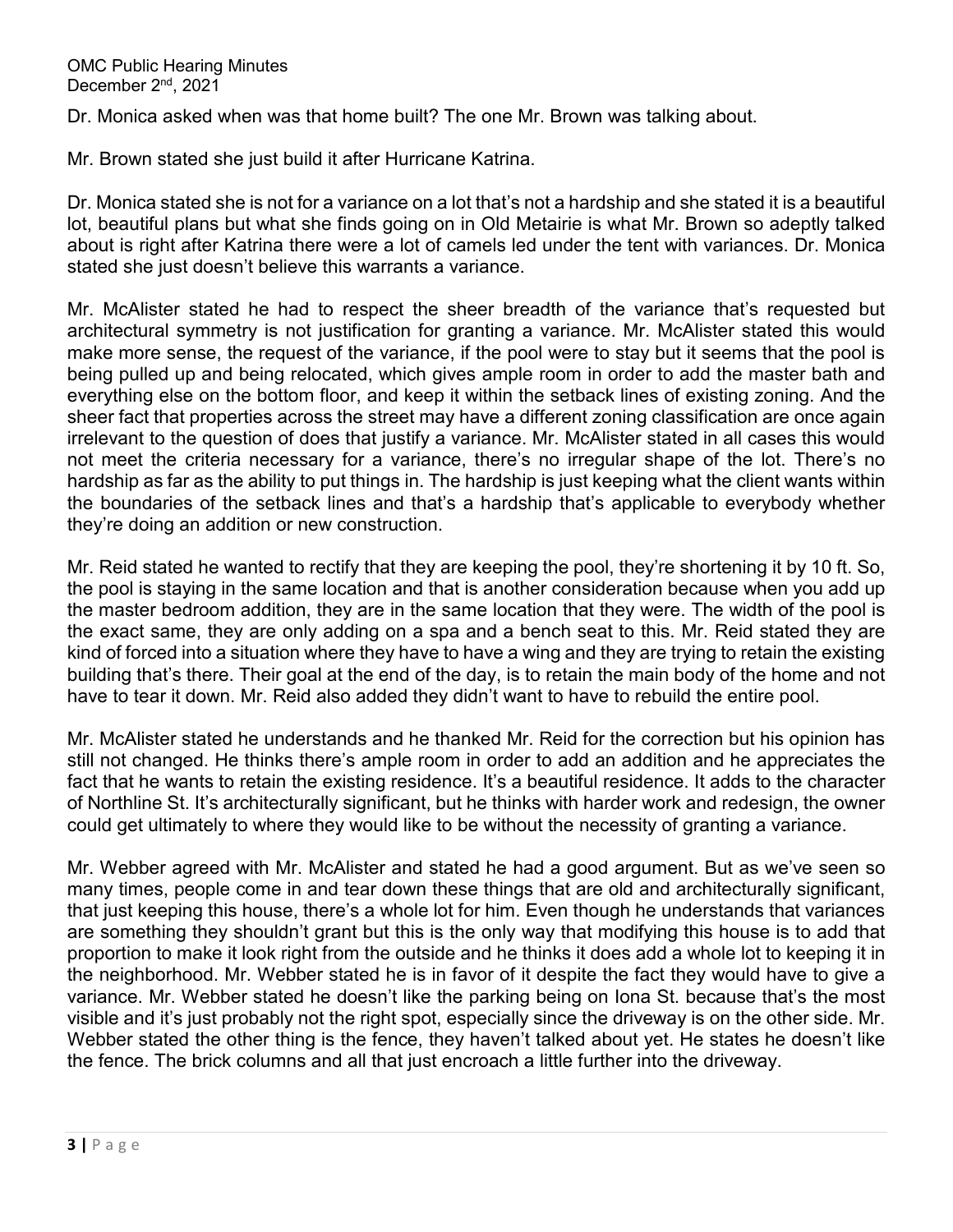Mr. Waring stated he thinks it is a lovely design and he's a big fan of preserving what's there, but as he looks at the floor plans it seems to be programmatically, that you can keep everything you have by indenting it around the existing residence and the only impact you would have would be on the master closet, which find it by the very nature flexible and adjustable. Mr. Waring stated Mr. Reid could actually take the entire proposed wing and slide it in towards the pool 5 ft. without compromising the master bedroom size, the master bathroom in any way, and it would only affect the master closet. Mr. Waring stated it is not his goal to redesign the project for Mr. Reid, he's just sort of looking at it from a point of view of, is this a hardship that cause for a serious variance? And he states he doesn't see it as being that, in his opinion.

Mr. Reid stated he wanted to comment on what Mr. Waring had said, and has great respect for Mr. Waring since he's an architect. Mr. Reid stated he's been around in circles with this design. He stated the thing about it is trying to make it appear correct from Northline St., because it's a big moment that's there, Northline St. and Iona St., as you drive by the clubhouses down the road and the thing about it is you have the space where you lay these out and he believes the Commissioners would probably agree with him the master bedroom would go towards the rear of the property, the center is the bathroom and then you have your closets there. So, at that point you have to find a way to get from the main house to the master bedroom which includes a hallway, and then you have to have enough room for a shower, a bathtub, as well as a vanity. Mr. Reid states at that point, your square foot is tied in there, and he didn't want this to look like a spec home at the end of the day. Mr. Reid stated he wanted to represent what they already have going on the main home and tie into it. Mr. Reid stated he is a true proponent of showing what happens on the exterior of the building, you define your spaces very clearly and basically people can understand what's happening. Mr. Reid asked the Commissioners to look at the 3D views, and they could see on the exterior building, they do have those gable roofs, the same pitches the main home, the 12 on 12, and you can identify that this is one separate element that's where the master closet is, and you have that tie-in through the middle. It breaks up the façade. Mr. Reid stated when he tried to make this work, at the end of the day what he came up with was something that just looked tacked on because it gets so thin that you basically have to keep everything together. He stated you have to have separate volumes in order to clearly define space.

Mr. Waring stated that the Northline elevation he's looking at has a kind of "wabi sabi" out of symmetry. Although, Palladian architecture does call for a measure of symmetry and balance in it, and he concurs with that. Mr. Waring stated he can see they are putting the Palladian window in what he guesses it's the pool courtyard (Mr. Reid stated that's existing). Mr. Waring stated it is lovely and he just doesn't think that the Northline façade calls for this to be or that's enough of a hardship to impact his opinion.

Mr. Webber asked if the commission needed to talk about the fence and the parking lot?

Mr. Brown stated he thinks the fence is legal.

Ms. Tolbert stated yes and currently the fences are allowed on the corner side yard and that is an amendment that is being considered as a part of the Old Metairie study that we'll talk about later on.

Mr. Webber asked if it was not in place today? And if they were to say today that was not acceptable?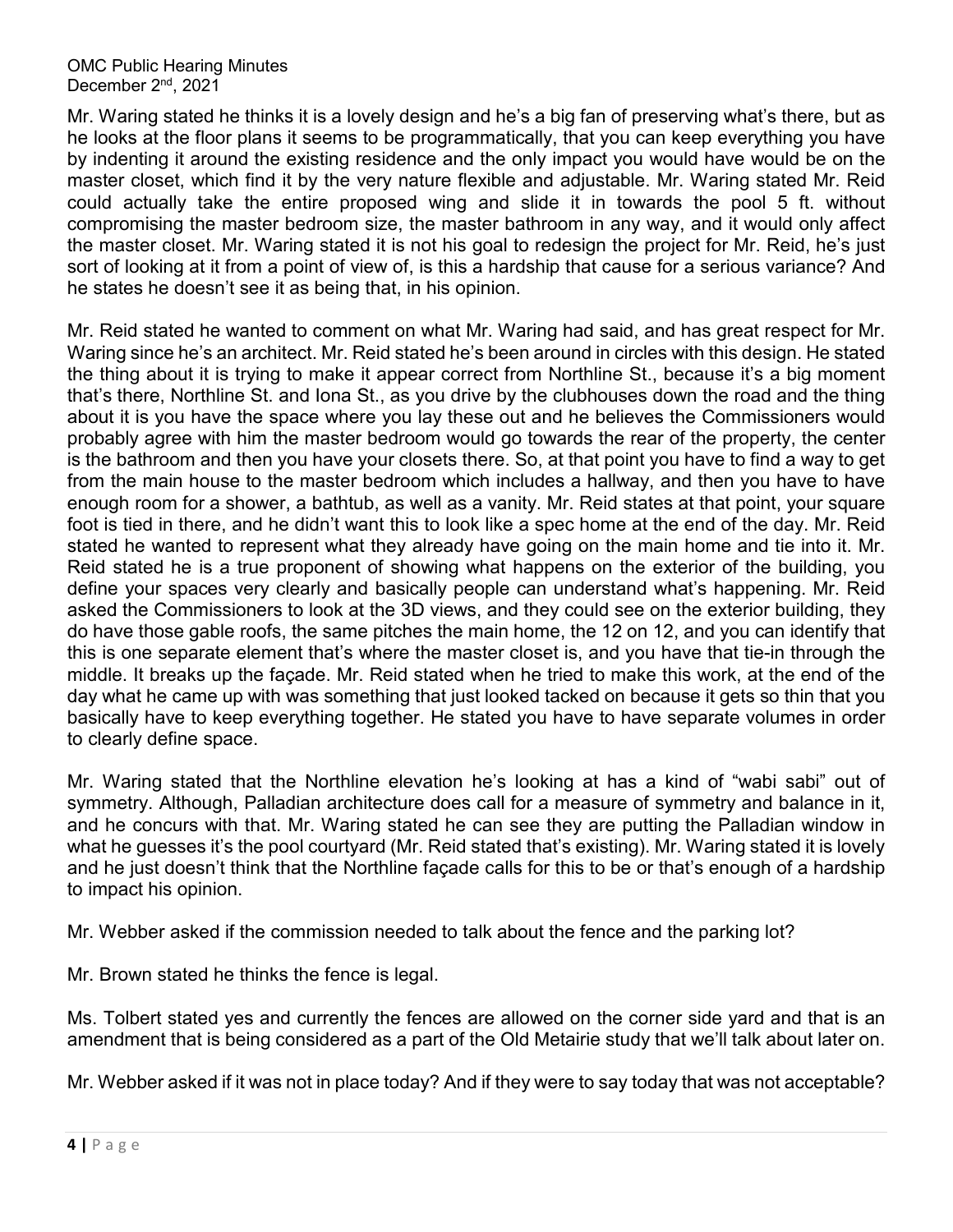Ms. Tolbert stated the regulations right now allow it, but that is something that they are considering modifying.

There was a small discussion between Mr. Webber, Mr. Waring and Mr. Reid regarding the parking. Mr. Reid stated it is hard surface. Mr. Reid stated they were planning on using the same stone that they're going to use on the pool area, Pennsylvania bluestone. A slate like material.

Mr. Brown added he thinks it's better for it to be on the back than the front of the house, you rather see greenspace than cars. (Mr. Reid agreed.)

Mr. Waring added he is a fan of trying to do semipermeable whenever possible, he stated that is a lot of hardscape.

Mr. Reid stated they could work with that.

Mr. Brown asked for a motion of recommendation on for OM-35-21.

Mr. McAlister made a motion of denial for OM-35-21. Dr. Monica seconded the motion.

Ms. Chacon called the roll on the motion:

|               | Aye Nay |
|---------------|---------|
| Mr. Brown     |         |
| Dr. Monica    |         |
| Mr. McAlister |         |
| Mr. Webber    |         |
| Mr. Waring    |         |

The ayes have it by a vote of 3 to 2. With 0 absent. The motion for denial was approved.

**OM-36-21 204 Vincent Ave.;** A request to demolish an existing dwelling and construct a new single-family dwelling and swimming pool, and to install a generator and pool equipment on Lot 203- A, Vincent Subdivision, Jefferson Parish, LA, bounded by Geranium St., Betz Pl., and Duplessis St.; zoned R-1B Suburban Residential District/OMNCD Old Metairie Neighborhood Conservation District (Council District 5)

Mr. Shariff reported the findings of the case. The Planning Department recommends the following:

**Approval** for the following reasons:

• The proposal meets all requirements of the R-1B/OMNCD

Mr. Brown opened the floor for the applicant/representative to speak.

Rodney Ratcliff, Architect, 132 Brookside Dr., Mandeville. Mr. Ratcliff stated he was open to answer any questions.

Mr. Brown opened the floor for any proponents to speak. There were none.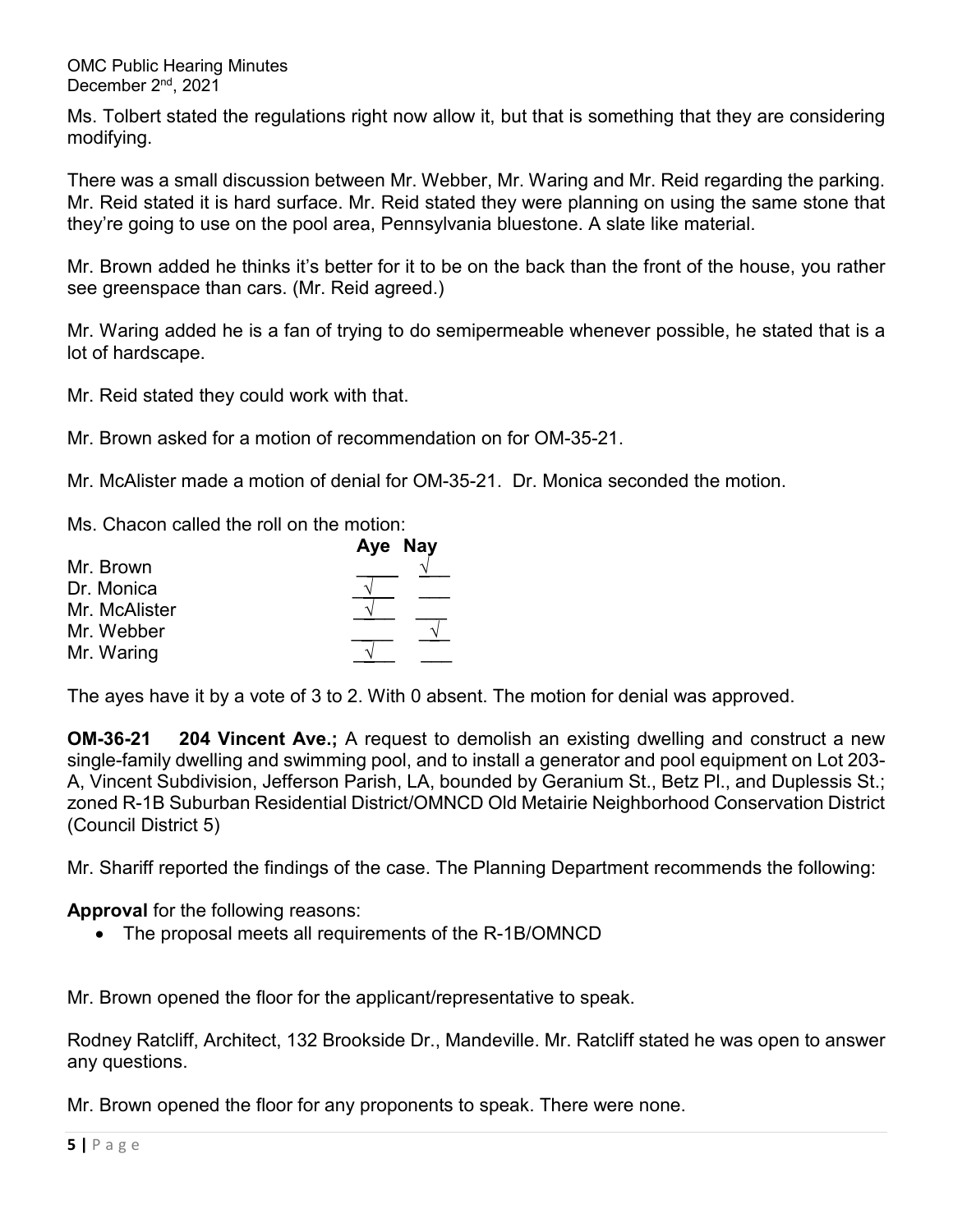Mr. Brown opened the floor for any opponents to speak. There were none.

Mr. Brown opened the floor for comments from the Commissioners.

Dr. Monica asked if there's going to be some sort of a muffled kind of a wall around the generator?

Mr. Ratcliff stated the generator is proposed to be on the rear right corner with the fence around it and on the other corner will be the pool equipment. Mr. Ratcliff stated they are hidden and away from the neighbors as much as possible, and they'll have landscaping around the outside of the fence as well.

Dr. Monica asked if this was a quiet generator?

Mr. Ratcliff stated the newer generators are just like the newer air conditioning systems, quieter and more efficient, and that will just be running when the power is out. Mr. Ratcliff stated a lot of people purchase generator but they are not used often.

Mr. Waring added that the generator self-tests once a week and it runs for approximately 15-20 minutes. Mr. Waring stated he could see he had AC Units positioned on the roof of the overhang in the rear, and is there any possibility the generator could be located up there with them. It would even get it further away from the neighbors.

Mr. Ratcliff stated they've done that. Mr. Ratcliff stated Fairway Development has built several homes and has worked with them for over 10 years, but they put a lot of generators on the roofs, as well, so that is something they can look into.

Mr. Waring stated it would be a lot quieter, and would direct a lot of the sound up and away from the neighbors (Dr. Monica agreed.)

Mr. Ratcliff stated he would bring it up to them.

Mr. Brown stated he doesn't think he agrees with that. Mr. Brown stated his neighbor has a generator on his roof and it's louder than the other person's generator in the yard because the fence is quieting it.

There was a small discussion between the commissioners and Mr. Ratcliff regarding if the generator had an enclosure that would help to deflect the sound. Mr. Ratcliff stated they're actually calling for a treated wood or vinyl type of fence around it. Mr. Waring added as long as the slots between the boards are relatively thin, it'll deflect most of the sound away.

Mr. Webber stated regarding the garage, he assumes the downstairs of this house is at least 10 ft., the garage doors look a little small. He asked if these are going to be 7 ft. or 8 ft. doors.

Mr. Ratcliff stated 9 ft. doors.

Mr. Webber asked if there's adequate space on the garage to be used for cars.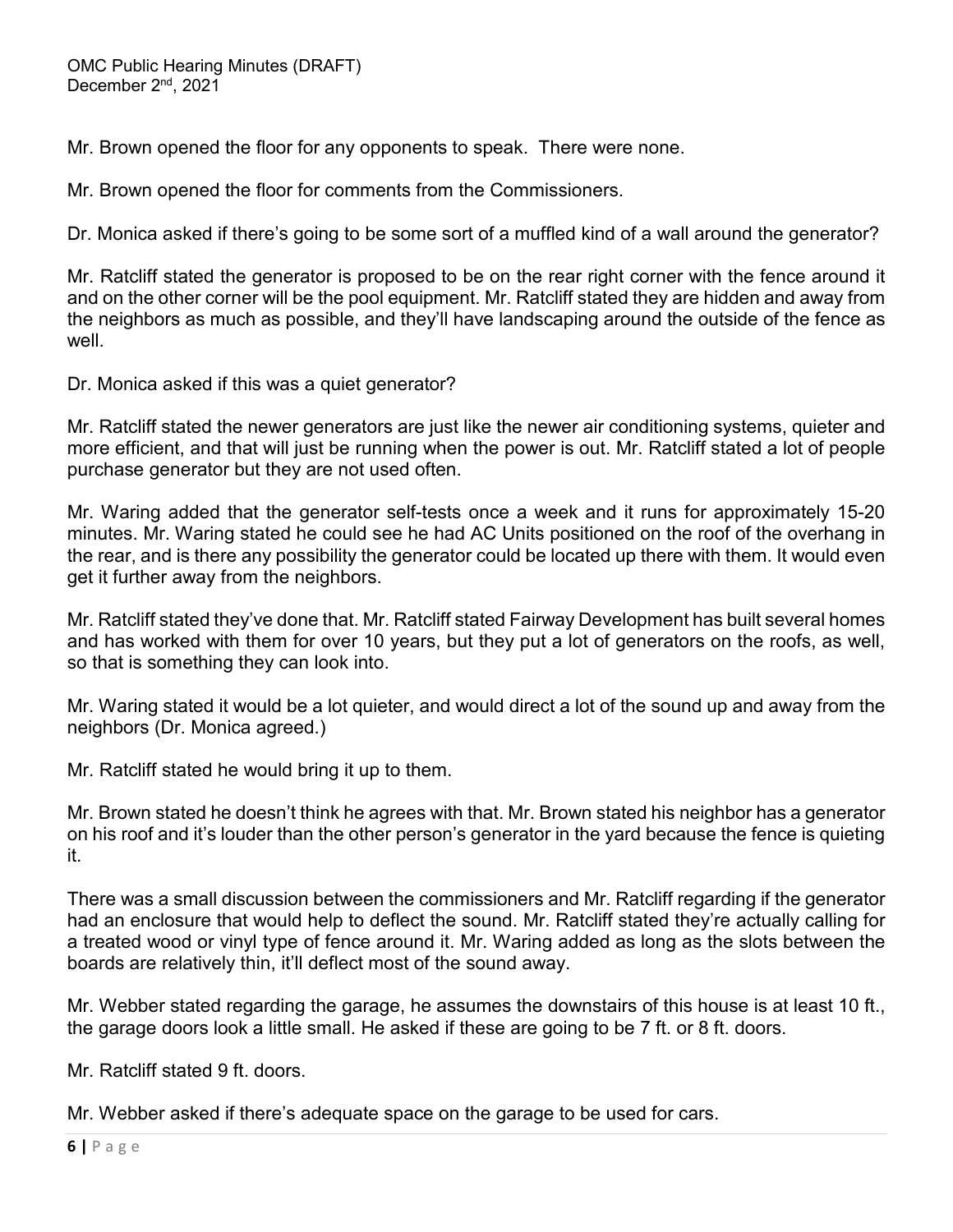Mr. Ratcliff stated yes, there is. The outside dimension is 22 ft. 22 ft. is usually what they try to do as a minimum outside dimension and he thinks that is adequate space.

Mr. Brown stated he has seen a lot of homes they've built and he thinks this is nice because you don't see the garage doors from the street.

Mr. Waring added he likes the massing and he thinks its handsome.

Mr. Webber made a motion of approval. Dr. Monica seconded the motion.

Ms. Chacon called the roll on the motion:

|               | Aye Nay |
|---------------|---------|
| Mr. Brown     |         |
| Dr. Monica    |         |
| Mr. McAlister |         |
| Mr. Webber    |         |
| Mr. Waring    |         |

The ayes have it by a vote of 5 to 0. With 0 absent. The motion for approval was approved.

**TXT-2-21** A text amendment of Chapter 33 Unified Development Code and Chapter 40 Zoning of the Code of Ordinances of the Parish of Jefferson related to the Old Metairie Neighborhood Conservation District; to reformat sections of the Code, clarify existing regulations, and establish new standards and procedures when necessary to support the purposes of the OMNCD, and provide for related matters; as authorized by the Planning Director on October  $2^{nd}$ , 2014. (Parish-wide) **(Deferred from 11/4/2021)**

#### **Discussion of OMNCD Text Study**.

Ms. Gesser stated she gave a full presentation of the OMNCD study at the October  $7<sup>th</sup>$ , 2021 OMC meeting. Ms. Gesser stated she would primarily focus on the follow-up to some of the comments that were made on the last meeting which included the issues of greenspace requirements, lot coverage, and demolition review.

Mr. Brown opened the floor for any proponents to speak. There were none.

Mr. Brown opened the floor for any opponents to speak. There were none.

Mr. Brown opened the floor for comments from the Commissioners.

Dr. Monica asked if Ms. Gesser could do the math for her? What's the other percentage? If 40% is paved impermeable and now we are recommending greenspace between the right of way and the rest of it, what prevents somebody from building what she brought up last time, an architectural, artistic slab of marble and calling it art (and that creates less greenspace)? Dr. Monica asked why are we so reticent to complete the Math?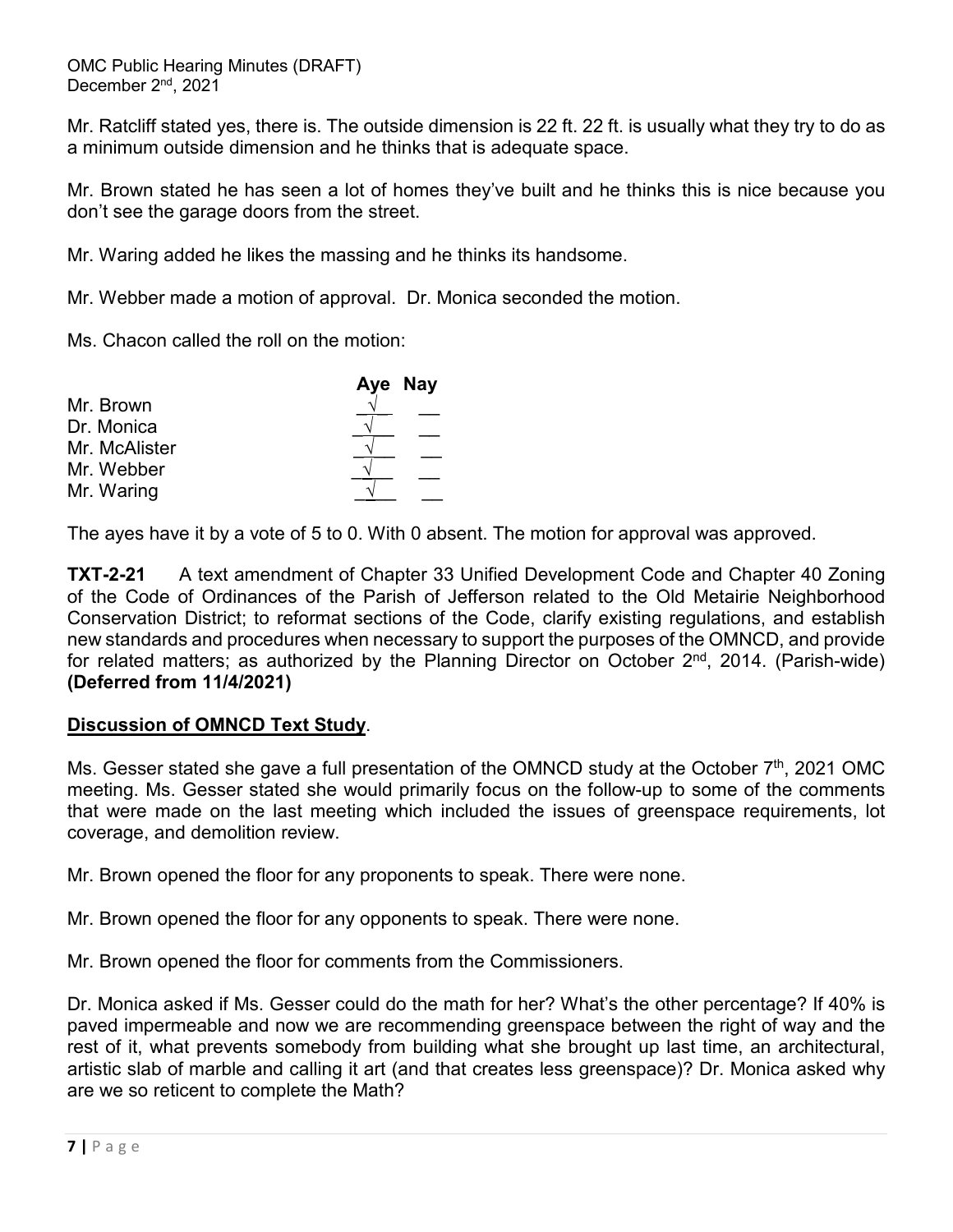Mr. McAlister addressed Dr. Monica's previous comment and stated that what they are suggesting doesn't have a percentage. Mr. McAlister stated what they are suggesting is that the area between the setback line and the right of way, must be planted with green area which does not include architectural marble. It has to be grass, shrubs, live groundcovers, plants or trees, but it has to be greenspace. There's not a percentage. It's based upon the setback lines. Mr. McAlister asked if he was correct?

Ms. Gesser stated it is based upon the setback lines and it also allows some flexibility. Ms. Gesser stated this is something that is a "shall" that they have to put in greenspace, but at this point not like tying it to a certain kind of percentage to allow some flexibility. Ms. Gesser stated they would still need to be required that 40% minimum of the paving itself in addition to this added greenspace requirement.

Dr. Monica asked if they come before us (the commission) there has to be green space?

Ms. Gesser stated yes, they're going to need to show some sort of green area or what they're planting on the plans and when they submit to us; where their green area is on their site.

Mr. Waring added he is very new on this commission, but it seems to him they have an opportunity to lead. And not just to follow what's happening around us in Kenner and Orleans. So, it may be that although a percentage is a very sort of empirical and constraining wall to work with, it is nonetheless something that's used throughout the industry as a goal for designing. Mr. Waring stated he wants to try to do what he can to definitively try to reduce the amount of nonpermeable paving that we have and definitively try to increase the greenery. So, if there's something that can be done that takes us in that direction where we can stand as leaders in the community for this. Mr. Waring stated that is something that would make him proud if they could achieve.

Dr. Monica asked if they were willing to put what Mr. Waring is talking about?

Mr. Waring asked if there's a possibility that something could be put in there?

Ms. Gesser stated we are using the same as the 40% as New Orleans and Kenner. She thinks what they wanted to do was at least allow some flexibility in terms of what, where, and how the greenspace is incorporated, and she thinks the way they have worded it is a little bit more specific than some of the other communities they've looked at. And like she mentioned, St. Tammany has open space requirements for all principal accessory buildings but does not dictate greenspace. Ms. Gesser stated communities like Baton Rouge and Raleigh in North Carolina, have open space requirements for new residential neighborhoods but not single-family dwellings. Ms. Gesser stated what she is trying to make the argument is this is actually a step to being more progressive.

Mr. Waring asked what if they change it to 35% nonpermeable and 45% permeable?

Ms. Martin, Planning Director, asked Ms. Gesser to correct her if she was wrong, but she doesn't believe we have greenspace requirements in any of our other residential districts. The only greenspace requirements we have currently are CPZ and MUC. Ms. Martin stated this would be the first step for Jefferson Parish in requiring greenspace in residential districts.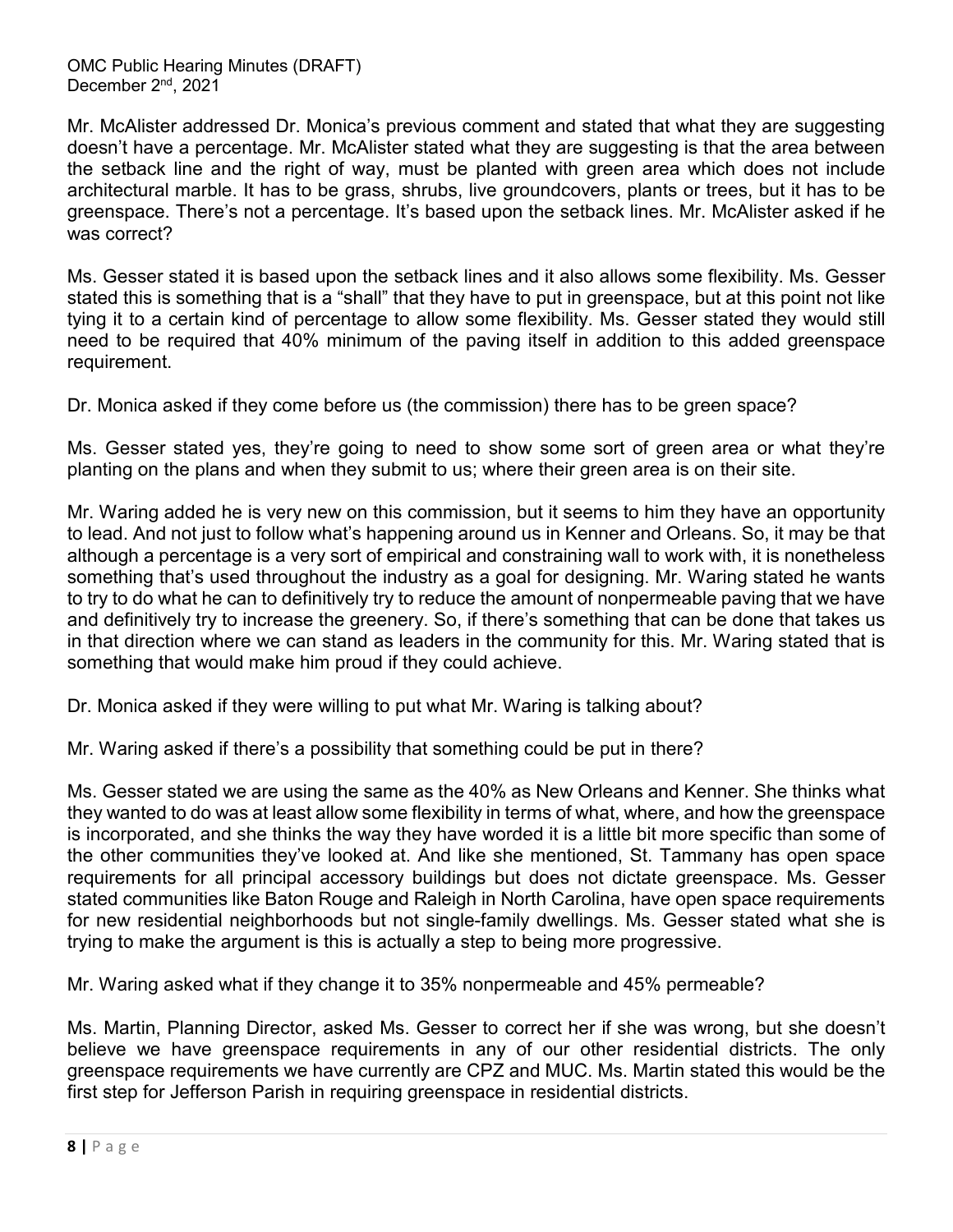There was a small discussion between Mr. Waring, Dr. Monica, and Ms. Martin regarding making a motion with stipulations on this text study.

Mr. Webber asked if what the new change is saying is, if it is a structure that existed on the 1966 Sanborn maps you would come to the OMC? So, that was 55 years ago today? (Ms. Gesser stated yes.) Mr. Webber asked if anything short to that the Planning Director would sign off on that? *(Pertaining to Demolitions)*

Ms. Gesser stated yes, and then they would be notified. It would be like those Administrative approvals that they would be made aware of at the monthly meetings.

There was a small discussion between the commissioners regarding one of the challenges, which Mr. Waring stated is that in order to make a decision about whether to remove something that is old, doesn't necessarily means it's good and if it's old how do they make an assessment as to whether to approve demolition if they have no idea what the alternative development plan is going to be for that.

Dr. Monica asked are we stating that there has to be some sort of guideline on when you're going to demolish or when you're going to build? Dr. Monica stated we don't have anything set down on this.

Ms. Gesser stated there is concerns about property rights, and people may be a lapse of time from when they're able to demolish and rebuild. Ms. Gesser stated that is something we considered when we proposed these regulations, to kind of addressed those concerns about demolition only applications, Ms. Gesser stated we are requiring applicants to provide that information upfront; how long they anticipate it to be vacant; what are their plans for redevelopment, without requiring them to have a full set of plans ready for the OMC to review simultaneously.

Mr. Waring stated there may be circumstances under which somebody wants to do a simple resubdivision and add property onto their property, so they're going to demolish something and not redevelop it, make it into an extension of the grounds of their own property.

Dr. Monica asked, so if they're comfortable with the demolition, can they just tell her what the motion is going to be that's going to somehow incorporate the greenspace?

There was a small discussion between the commissioners and the Planning Department staff regarding the motion with stipulations for the greenspace of the text study.

Ms. Ninette Eastman stood up and said she was not a proponent or opponent, she just had a question she wanted to ask. Ms. Eastman asked if they have looked into the tree preservation area at all with the possibility of having to put a tree back in the area?

Ms. Gesser stated that was actually part of a separate study that they'll be coming to the OMC back in she believes the goal is around February.

Mr. Waring stated he loved that and that he's a huge fan of trees.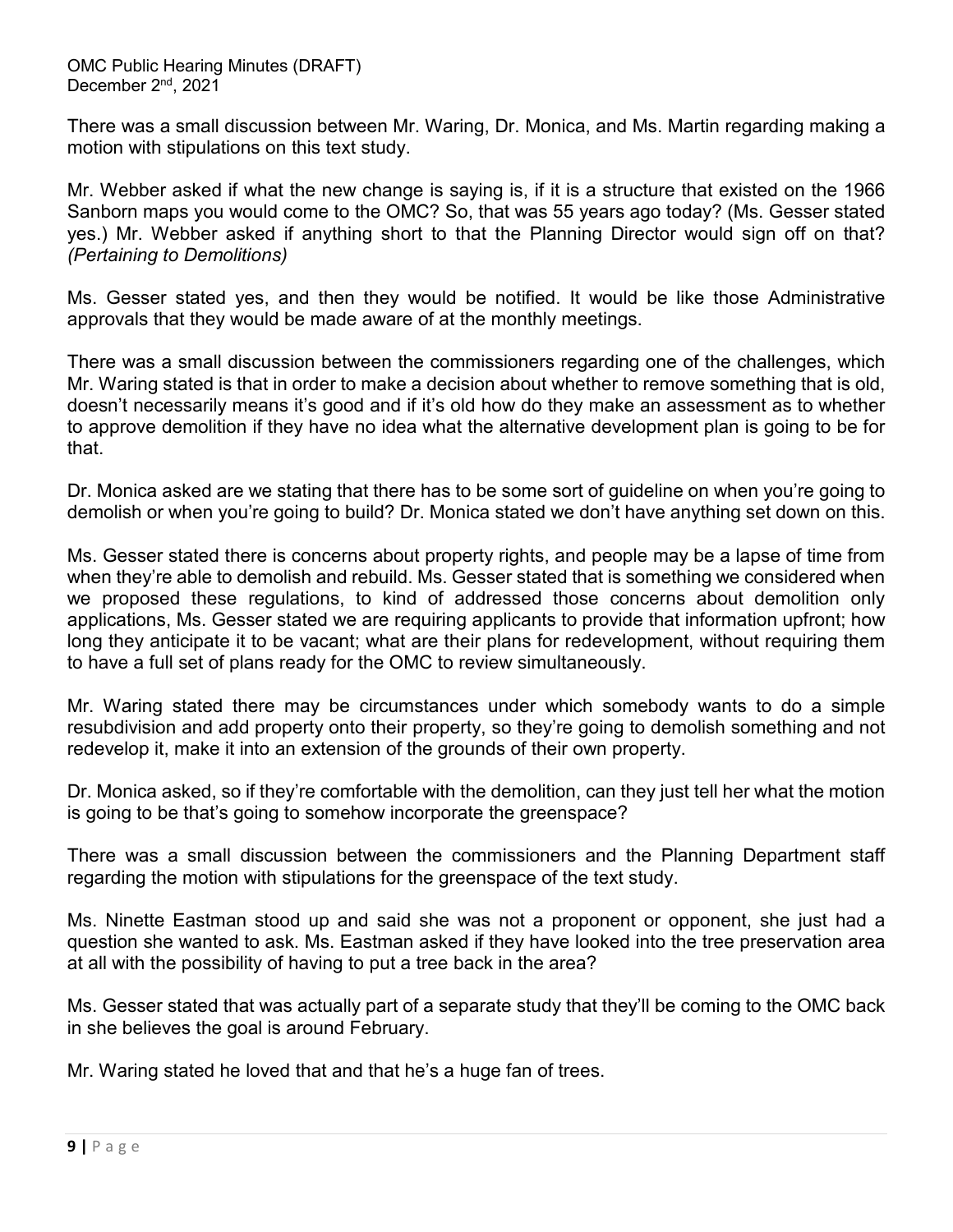There was a lengthy discussion between the commissioners, Ms. Tolbert, and Ms. Gesser regarding the percentage of the permeable/ nonpermeable and greenspace they wanted to add with their motion.

Dr. Monica made a motion to recommend approval with the stipulation that the limitation on impervious surfaces in the front and corner side yards be limited to 35% with an additional 10% allowed for permeable paving and then the remainder of the yards shall be allocated to a green area. Mr. Waring seconded the motion.

Ms. Chacon called the roll on the motion:

|               | Aye Nay |  |
|---------------|---------|--|
| Mr. Brown     |         |  |
| Dr. Monica    |         |  |
| Mr. McAlister |         |  |
| Mr. Webber    |         |  |
| Mr. Waring    |         |  |

The ayes have it by a vote of 4 to 1. With 0 absent. The motion for approval was approved.

# **Minutes**

Dr. Monica made a motion to approve the minutes from November 4<sup>th</sup>, 2021. Seconded by Mr. Waring.

#### **2022 Election of Officers**

Dr. Monica made a motion to elect Mr. McAlister as Chair. Mr. Webber seconded the motion.

Ms. Chacon called the roll on the motion:

|               | Aye Nay |
|---------------|---------|
| Mr. Brown     |         |
| Dr. Monica    |         |
| Mr. McAlister |         |
| Mr. Webber    |         |
| Mr. Waring    |         |

The ayes have it by a vote of 5 to 0. With 0 absent. The motion of Approval was approved.

Dr. Monica made a motion to elect Mr. Webber as Vice-Chair. Mr. McAlister seconded the motion.

Ms. Chacon called the roll on the motion:

|                              | Aye Nay |
|------------------------------|---------|
| Mr. Brown<br>Dr. Monica<br>ᄾ |         |
|                              |         |